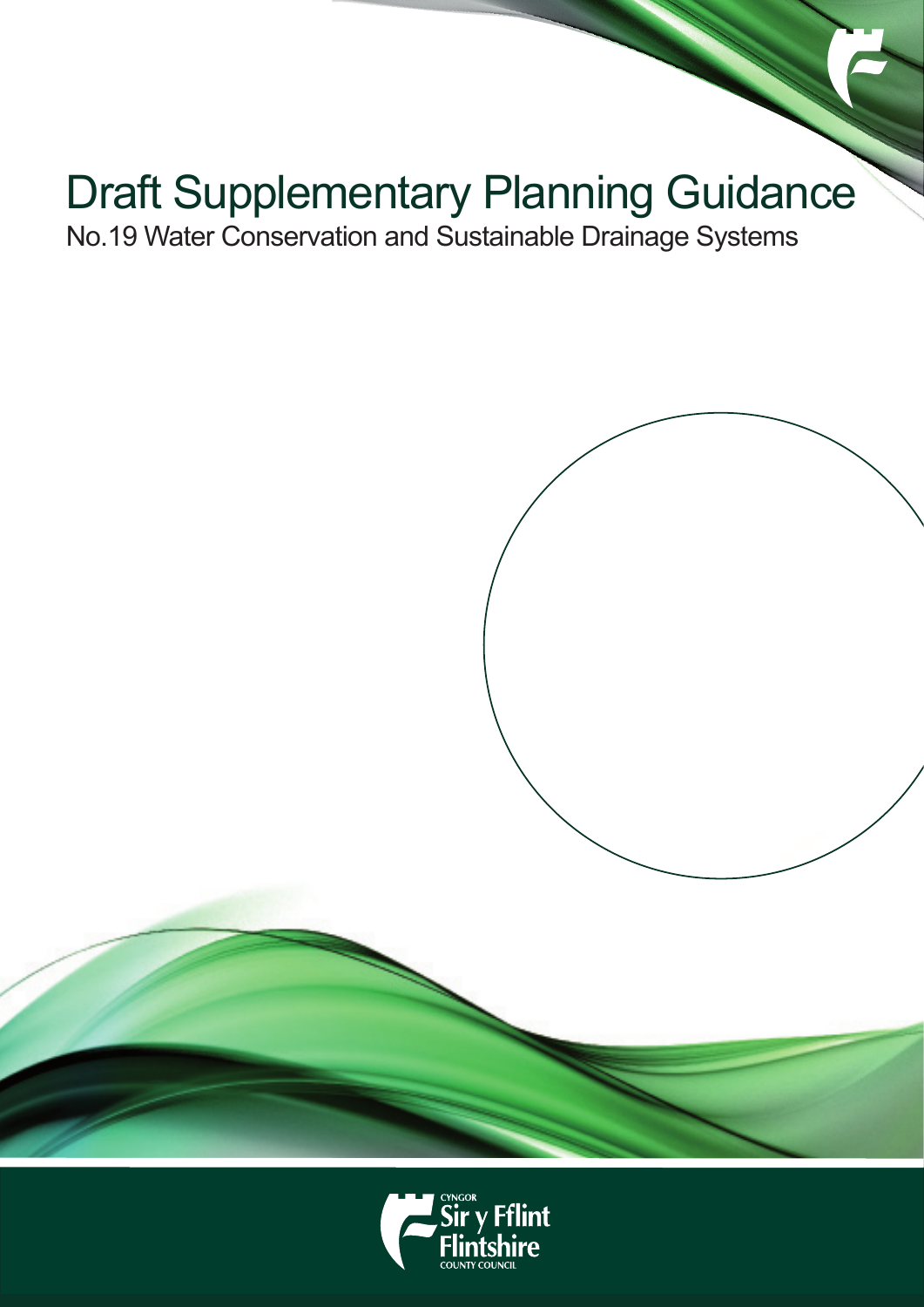### Purpose

It is Flintshire County Council's intention to prepare and keep up to date a series of Supplementary Planning Guidance (SPG) Notes which will provide detailed guidance on a range of development issues and topics. The purposes of these Notes are:

- To assist the public and their agents in preparing planning proposals and to guide them in discussions with officers prior to the submission of planning applications,
- To guide officers in handling, and officers and councillors in deciding, planning applications, and
- To assist Inspectors in the determination of appeals

The overall aim is to improve the quality of new development and facilitate a consistent and transparent approach to decision making.

### Planning policies: the Flintshire context

#### **The Development Plan**

Under planning legislation, the planning policies for each area should be set out formally in the Development Plan. Flintshire County Council, as the Local Planning Authority (LPA), has a legal duty to prepare and keep up to date a development plan for the County, and the Flintshire Unitary Development Plan was adopted in 2011. The UDP provides broad policies together with allocations of land for all the main uses such as housing, employment and retailing, and will help to shape the future of Flintshire in a physical and environmental sense as well as influencing it in economic and social terms. The Plan therefore seeks:

- To help the Council make rational and consistent decisions on planning applications by providing a policy framework consistent with national policy and
- To guide development to appropriate locations over the period up to 2015.

#### **The need for Supplementary Planning Guidance**

Despite the Plan containing policies with which the Council can make consistent and transparent decisions on development proposals, it cannot in itself give all the detailed advice needed by officers and prospective applicants to guide proposals at the local level, such as house extensions or conversions of agricultural buildings. The Council's intention is to prepare a range of Supplementary Planning Guidance notes (SPG) to support the UDP by providing more detailed guidance on a range of topics and issues to help the interpretation and implementation of the policies and proposals in the UDP. The review of the Local Planning Guidance Notes will be undertaken on a phased basis and details of the available SPG's can be found on the Council's website. Where there is a need to refer to another SPG this will be clearly referenced. These SPG Notes are freely available from Planning Services, Directorate of Environment, County Hall, Mold, Flintshire CH7 6NF (telephone 01352 703228), at the Planning Services reception at County Hall and can be downloaded from the Planning Web pages www.flintshire.gov.uk/planning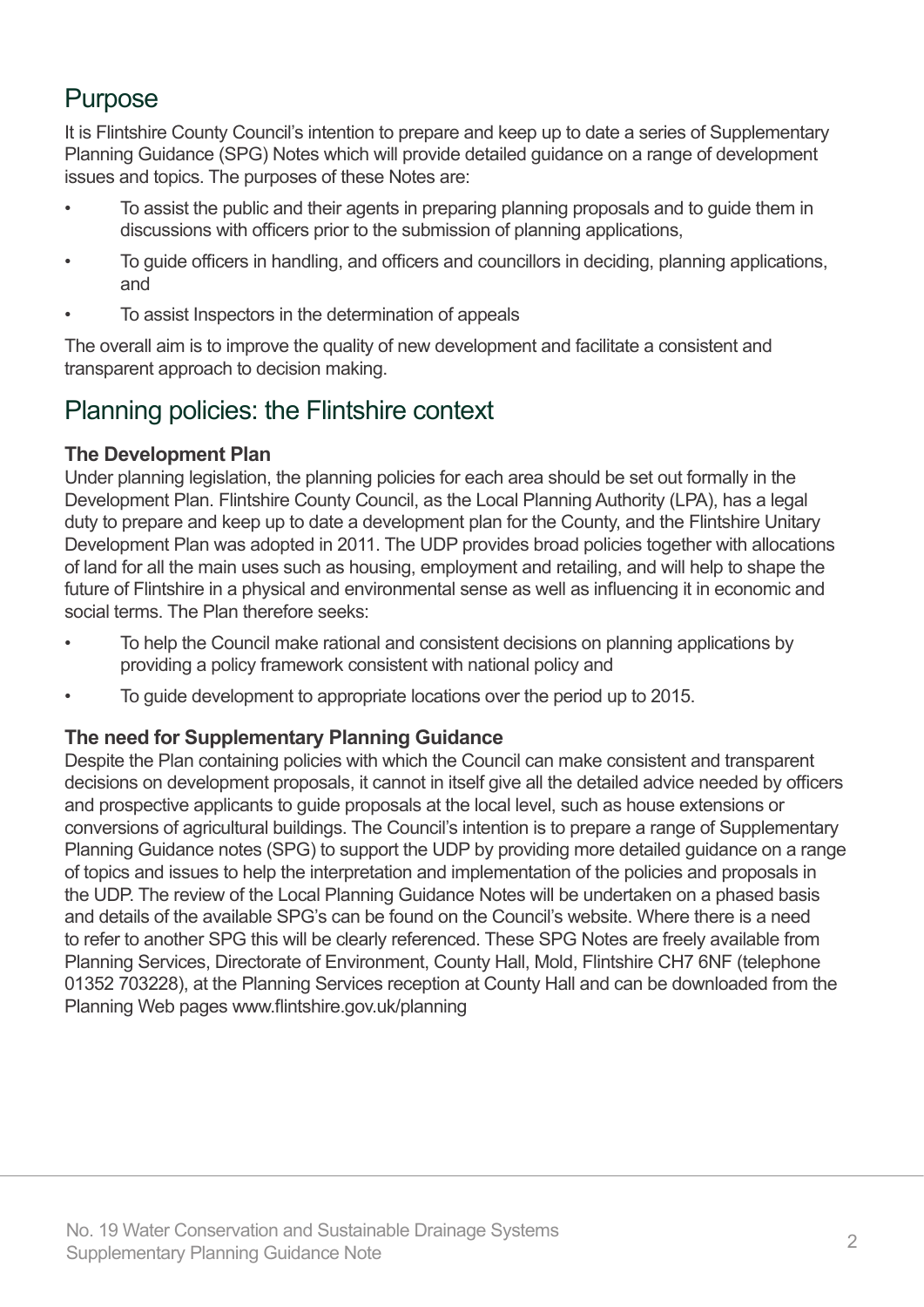### The status of Supplementary Planning Guidance

Supplementary planning guidance can be taken into account as a material consideration in the decision making process. The National Assembly will give substantial weight to SPG which derives out of and is consistent with the development plan. In accordance with National Assembly advice the Council's suite of SPG's has been the subject of public consultation and Council resolution. The draft of this SPG was approved for public consultation on \_\_\_\_\_\_ (Council Minute no. ). The SPG was the subject of a public consultation exercise between \_\_\_\_\_ and \_\_\_\_\_\_. The X comments submitted to the Council have been taken into account and where appropriate amendments have been incorporated into this final draft which was approved by the Council on \_\_\_\_\_\_\_ (Council Minute no.) for use as a material consideration in determining planning applications and appeals. A summary of the representations and the Council's response is set out in Appendix X.

**This document should therefore be afforded considerable weight as a material planning consideration.**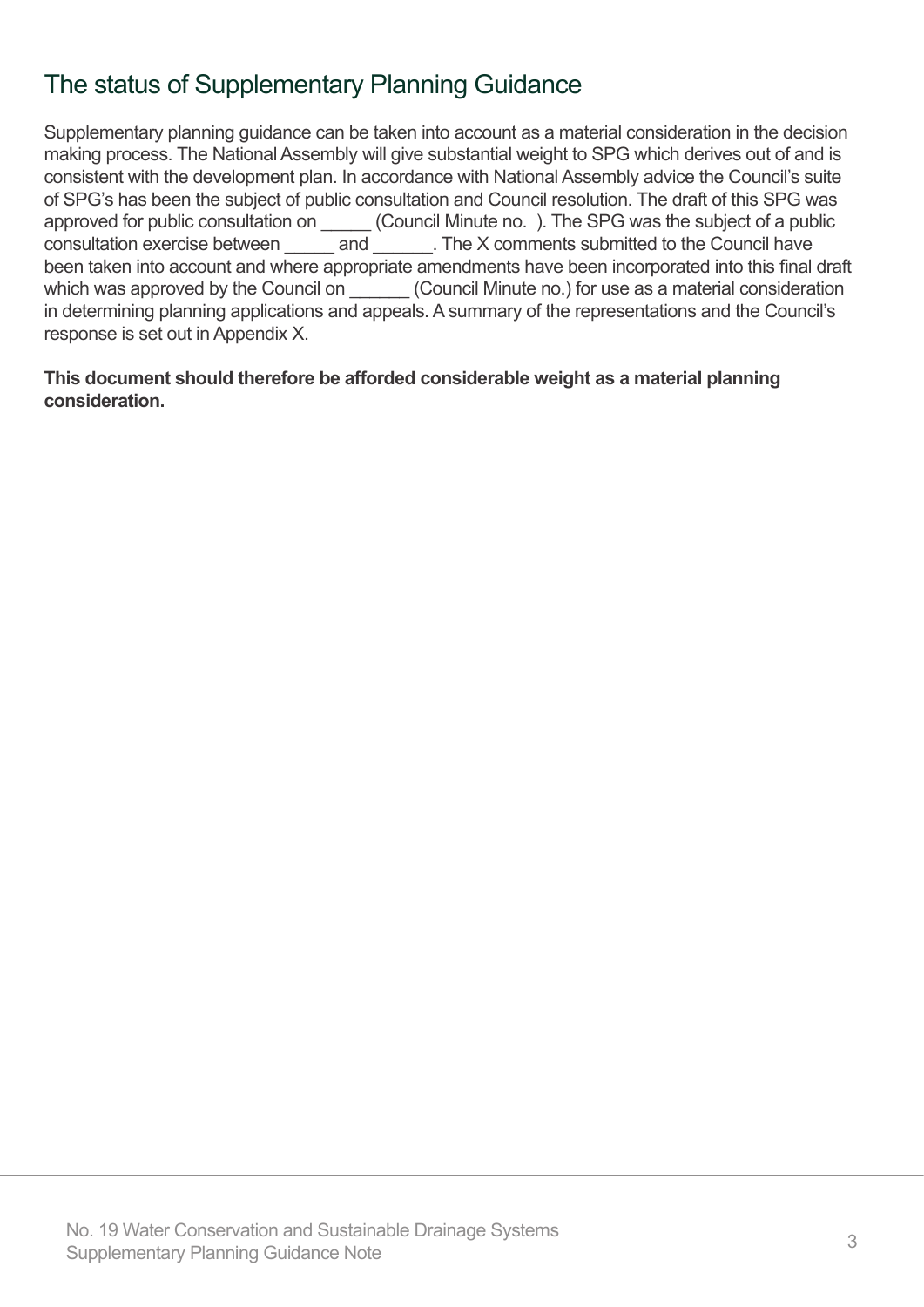# **No. 19 Water Conservation and Sustainable Drainage Systems**

## 1 - Background

1.1 - The provision of adequate drainage facilities to serve proposed developments has long been an important planning consideration. Where new development introduces hard, impermeable surfaces, such as roads, driveways, and the roofs of buildings, rainwater cannot soak into the ground as readily as when it falls on to soil or grass.

1.2 - Traditionally surface water run-off drainage systems were designed to take the peak discharge excess rainwater away from the immediate locality and to enter the watercourse as quickly as possible. This has a number of implications for river quality, flooding and water resources, such as:

- Increasing flooding downstream, the erosion of riverbanks and damage to habitats.
- The washing of pollutants into river water.
- Stopping water from soaking into the ground can deplete ground water and reduce flows in periods of dry weather lowering the natural water table and thus adversely affecting trees and other plants in the vicinity.
- Altering the flow regime of a catchment area, which can cause flooding elsewhere the overload of combined foul and surface water sewer systems may cause overflows of foul effluent to watercourses.

1.3 - It is predicted that as a result of climate change, the UK is going to see wetter winters and more extreme rainfall events, which will lead to increased surface water run-off and flash floods. Recent events have already shown how severe the impacts of these can be e.g. at Boscastle (August 2004) and in the Gloucester area (July 2007). The current approach (known as attenuation) at times of very heavy rainfall, is to control the rainfall at or close to the development site in controlled conditions through sustainable drainage systems (SUDS), until its release is less likely to contribute to or exacerbate flooding downstream. Flooding is not confined to flood plains, because heavy rain falling on to waterlogged ground can cause localised flooding almost anywhere.

1.4 - Here in Wales during autumn 2000, nearly 2,000 properties were affected by flooding, including a large number in Flintshire. In Wales, over 150,000 residential properties, as well as many commercial and industrial properties, and other key infrastructure, together with important environmental and historic sites are at risk of flooding. Sustainable Urban Drainage Systems (SuDS) are a method by which new development can deal with surface water run off. They should be designed to manage water on site by minimising run off, reducing discharge rates and detaining water for passive treatment. SuDS can reduce localised flooding by filtering water into the soil and therefore reducing reliance on drainage systems. They can also encourage the re-charge of ground water, provide wildlife habitats and amenity areas, and maintain water quality. Planning for SuDS early in the design of a project is essential to enable the successful integration of sustainable drainage systems into the overall site concept and layout, and to ensure agreement on how the system will be adopted, maintained and operated.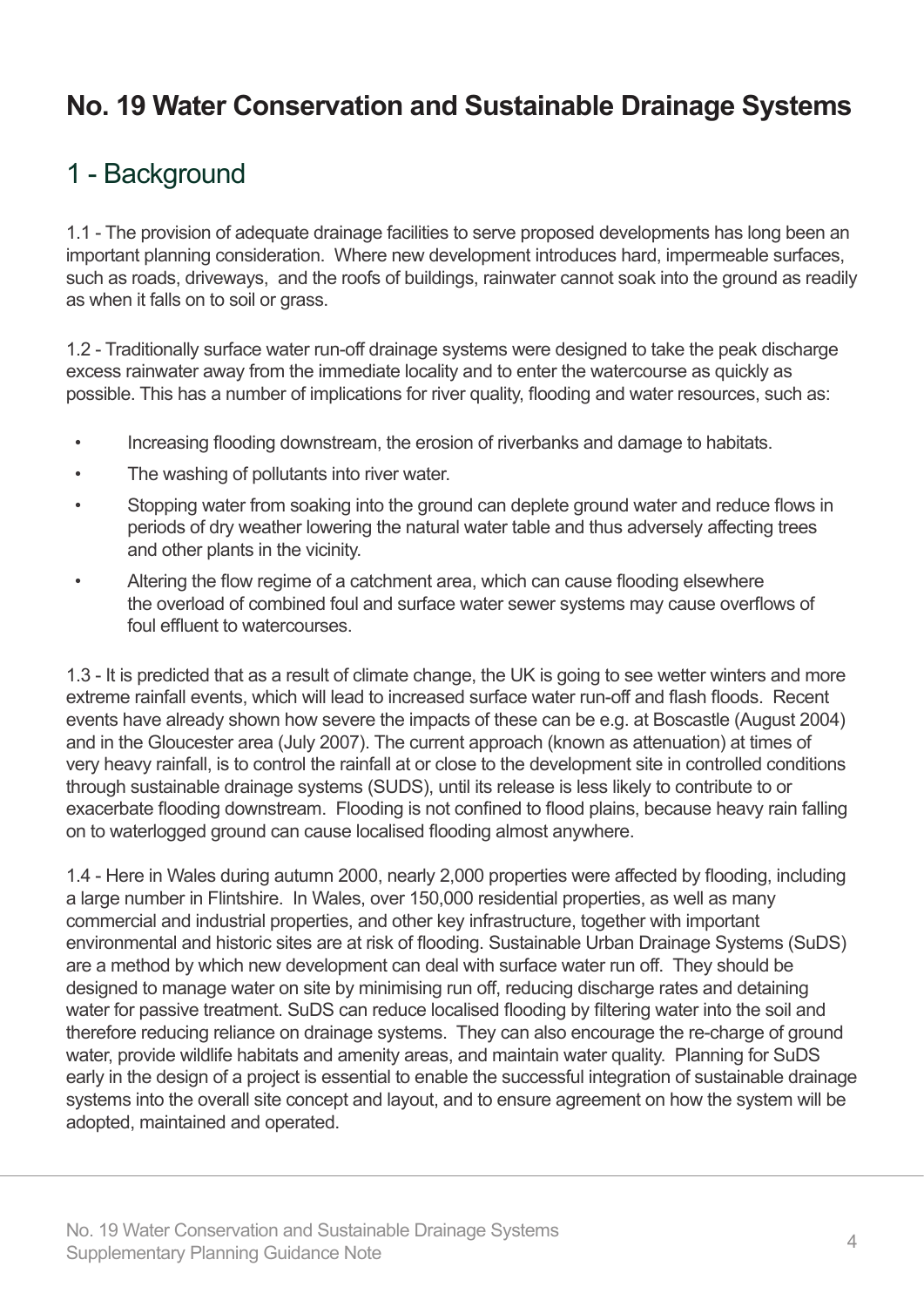1.5 - It is also important that SuDS measures are geared to reducing the risk of pollution. In Flintshire this is particularly important as the River Dee and its estuary are designated as a Site of Special Scientific Interest (SSSI), a Special Protection Area (SPA), a RAMSAR site and is also a Special Area of Conservation (SAC). Also, the structure of conventional road drainage systems, incorporating the use of gully pots, can result in harm to animals protected under EU legislation. In Flintshire amphibians, especially great crested newts, are of particular concern.

1.6 - Paragraph 19.80 of the UDP requires SuDS to be considered in all new development proposals where practicable, particularly within and adjacent to areas with existing or potential flooding problems. It is acknowledged that some difficulties are being experienced with regard to the adoption and maintenance of SuDs and consequently arrangements for schemes will be made on a site by site basis.

1.7 - This SPG contains information of the most common forms of SuDS but is not meant to be prescriptive and as new technology and best practice emerges, new approaches and forms of SuDS may be appropriate.

# 2 - Policy / Legislation

2.1 - Nationally, the Flood and Water Management Act 2010 has SuDs as one of its key features. It encourages the uptake of SuDs by removing the automatic right to connect to sewers and provides for unitary and county councils to adopt SuDs for new developments and re-developments. The implementation of the SuDS provisions in the Act and the planned transfer of private sewers to water and sewerage companies and the introduction of minimum build standards for new sewers represent the most significant changes to legislation governing drainage and sewers since the Public Health Act 1936.

2.2 - In Wales, paragraph 13.4.2 of Planning Policy Wales (PPW), published by the Welsh Government in 2014, states **'In determining applications for development, local planning authorities should work closely with the Natural Resources Wales (NRW), drainage bodies, sewage undertakers, prospective developers and other relevant authorities to ensure that surface water run-off is to be controlled as near to the source as possible by the use of sustainable urban drainage systems. They should also ensure that development does not:** 

- » **increase the risk of flooding elsewhere by loss of flood storage or flood flow route; or**
- » **increase the problem of surface water run-off'.**

2.3 - PPW also refers to climate responsive developments and paragraph 4.12.3 states that **"Development proposals should also include features that provide effective adaptation to, and resilience against, the current and predicted future effects of climate change, for example by incorporating green space to provide shading and sustainable drainage systems to reduce run-off, and are designed to prevent overheating and to avoid the need for artificial cooling of buildings".** TAN12 Design 2009 states that criterion for development layout and approaches that can be included within a design could include 'sustainable drainage measures through layout and design features which enable the consequences of flooding to be acceptably managed'.

2.4 - Surface water drainage is a material planning consideration. Technical Advice Note 15: Development and Flood Risk (TAN 15), published by WG in 2004, explains that development should not create 2.5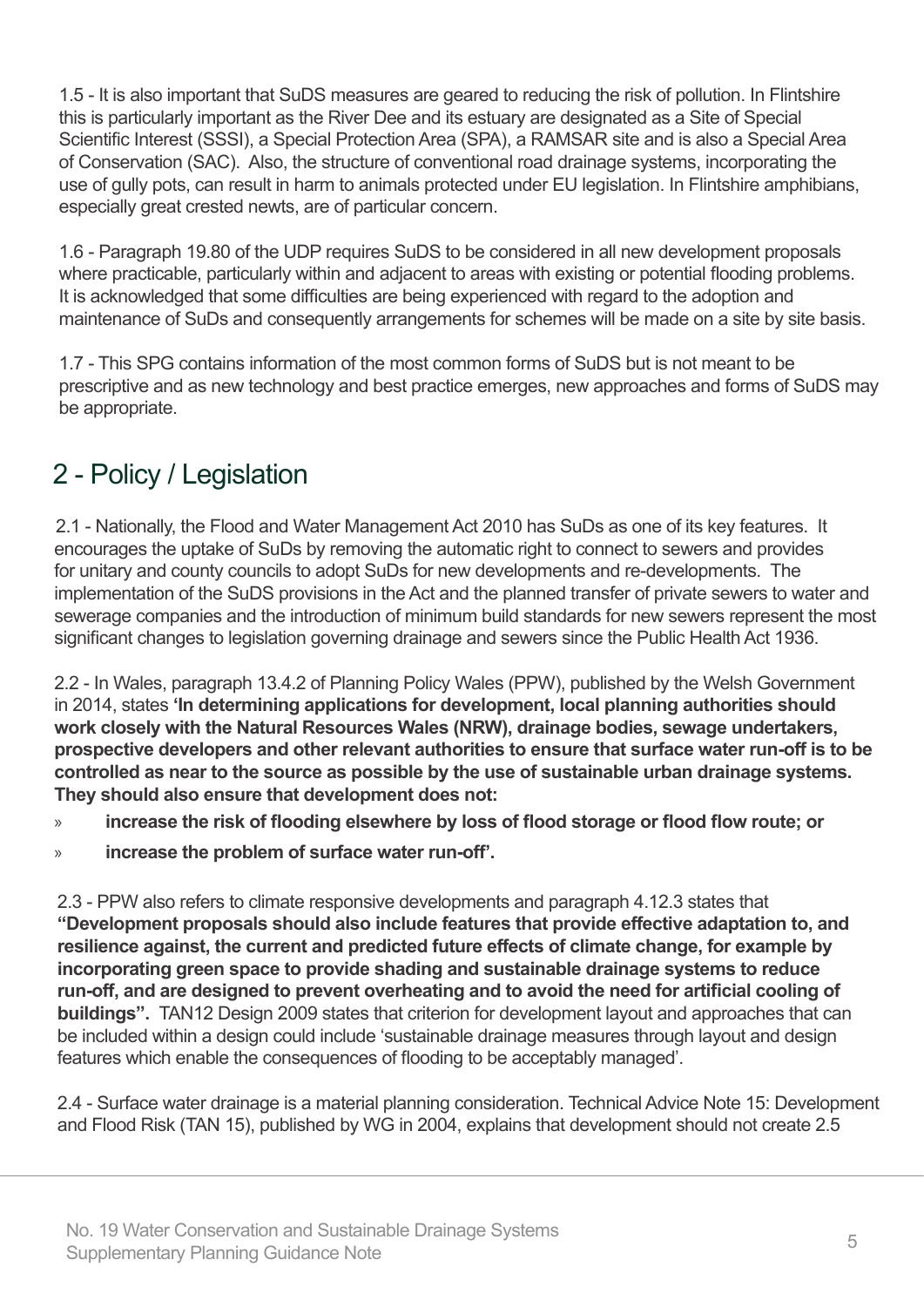2.5 - additional run-off compared with the undeveloped situation and redevelopment schemes should aim to reduce run-off where possible. (SuDS can be applied to existing developments.) Paragraph 8.5 states **"Planning authorities may consider imposing a condition requiring developers to examine the SUDS option and provide the planning authority with details and options. If it is demonstrated that SuDS could work on a site, and subject to the appropriate agreements being in place with regard to adoption, then the planning authority would require SuDS to be implemented. Developers will need to give good reason why SuDS could not be implemented. If a conventional drainage system does not improve the status quo or has a negative impact then this can be a valid reason for refusal."** In practice, it is likely that there are very few sites where SuDS will not be technically possible. Flintshire County Council will require details of SuDs schemes to be part of all planning applications and for solutions to be identified at an early stage. This would ensure that conditions are not attached to a planning permission requiring a SuDs scheme which is later proven to be impossible to implement for technical reasons. Removing such conditions can require a new application and delay the start of the development. Where a SuDs scheme is possible, the guidance in TAN15 as set out above would apply.

2.6 - The Flintshire Unitary Development Plan (UDP) contains two policies relevant to sustainable drainage systems. GEN1 General Requirements for Development outlines the principle whereby development should not increase, or be susceptible to, flooding problems. The reasoned justification to Policy EWP17 Flood Risk refers to the consideration SuDS in all new development proposals where practicable.

2.7 - The Building Regulations stem from different legislation to planning. H3 of Part H of the Building Regulations 2000 (2002 edition) relates to the drainage of rainwater and requires:

- Adequate provision shall be made for rainwater to be carried from the roof of the building.
- Paved areas around the building shall be so constructed as to be adequately drained.
- Rainwater from a system provided in connection with (1) or (2) above shall discharge to one of the following, listed in order of priority:
- a. an adequate soakaway or some other adequate infiltration system; or where that is not reasonably practicable,
- b. a watercourse; or where that is not reasonably practicable,
- c. a sewer.

2.8 - The Regulations stipulate that infiltration measures should not be sited within 5 metres of any building to protect the integrity of the foundations. Where the use of infiltration devices are not suitable the Council will expect other SuDS techniques to be considered in accordance with the hierarchical approach contained in the Regulations.

### 3 - Sustainable Drainage Systems

3.1 - It isn't possible to prevent flooding, but it is possible to 'manage' floods to some extent which means reducing the likelihood of them occurring and minimising their impact. It is now Natural Resources Wales (NRW) policy firstly to establish SuDS as normal drainage practice where appropriate for all new development and secondly to retrofit SuDS on existing surface water drainage systems which have an adverse effect on the environment.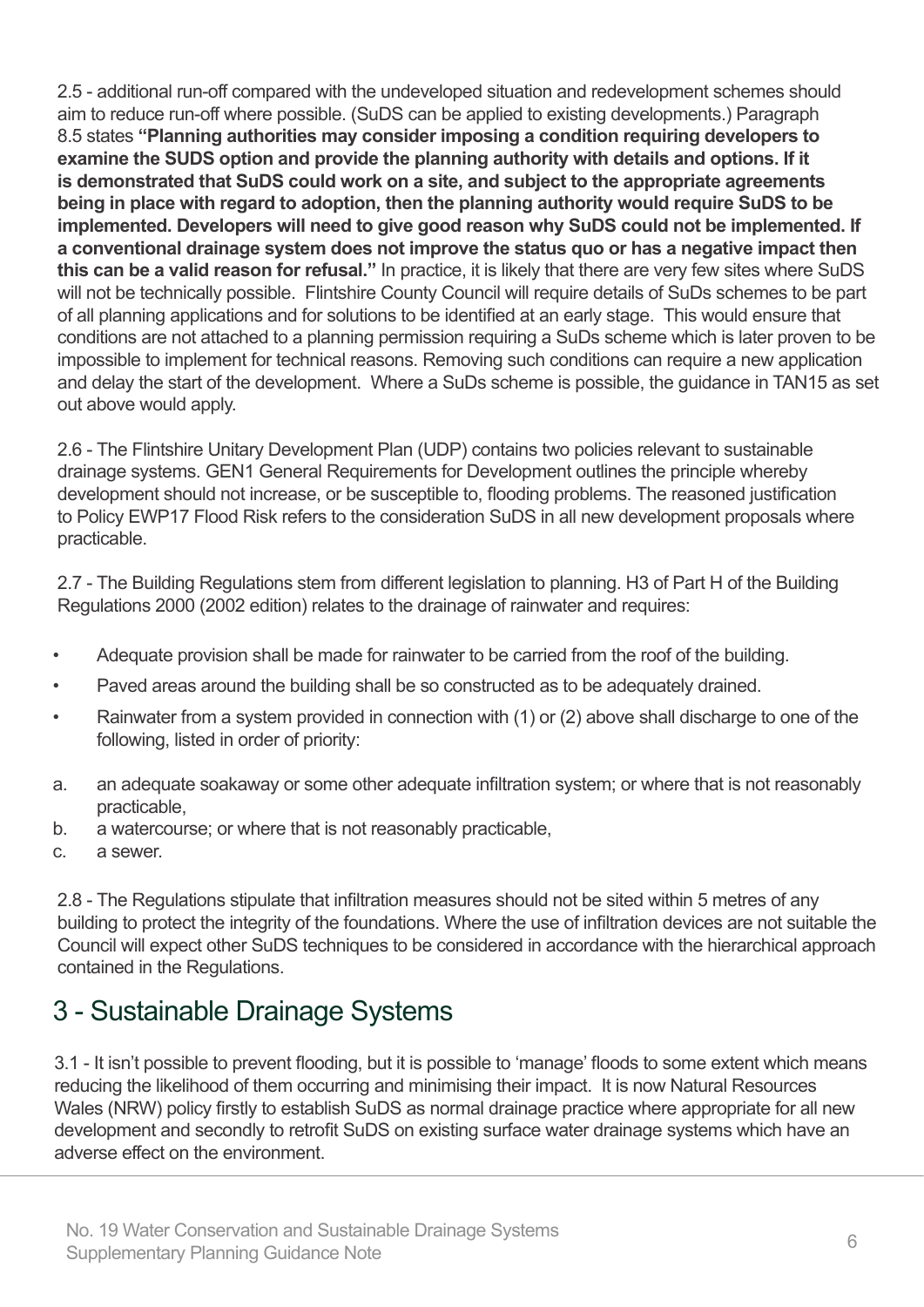3.2 - In summary, the benefits of SuDS are:

- Reducing flood risk from development (i.e. water quantity control)
- Minimising pollution from surface water run-off, both dispersed and to groundwater (i.e. water quality control)
- Minimising environmental damage, e.g. bank erosion
- Maintaining groundwater levels
- Often producing cost savings in comparison with traditional drainage systems
- Enhancing the nature conservation and amenity (and therefore economic) value of developments
- Collecting and treating water for consumption by building occupants for non-potable use, which also reduces water use

3.3 - A variety of engineering techniques can be employed and fall into three broad groups which aim to:

- reduce the quantity of runoff from the site
- slow the speed of the runoff to allow settlement, filtering and infiltration
- treat collected surface water before discharge into groundwater or to a watercourse

3.4 - These are expanded below and it is important to note that an effectively functioning SuDS system may involve a range of approaches, from management at the source via detention ponds along the way, in order to provide effective recurrent and emergency flood and pollution control.

3.5 - In Sept 2013 the Welsh Government made changes to permitted development rights. Permitted development rights now apply to the provision of new or replacement hard surfaces within the curtilage of a house on the condition that porous materials are used, or provision is made to direct any water runoff to a surface or area that allows the water to drain away naturally, for example to a permeable garden boundary. Any proposal that would result in the laying of traditional, impermeable driveways that will not allow the water to run off to a permeable area will require the submission of a planning application.

#### **Preventative measures at the source**

3.6 - Controlling water at the source forms the start of the surface water management process, and can make a significant contribution to minimising surface water run-off and its pollution. Methods include:

- Minimising paved areas and maximising the use of areas such as gardens and parklands, allowing surface water to drain off naturally to gardens and open space.
- Using permeable / porous surfaces such as pervious paving, porous asphalt, gravel, crushed stone, grass-crete and grass which allow water to permeate into the ground rather than draining away from it. Then, depending on the ground conditions, water can either infiltrate directly into subsoil or be retained in an underground reservoir (of crushed stone or similar) for delayed discharge. Pollutants are held below the surface to degrade slowly or be removed by filtering down through the sub soil.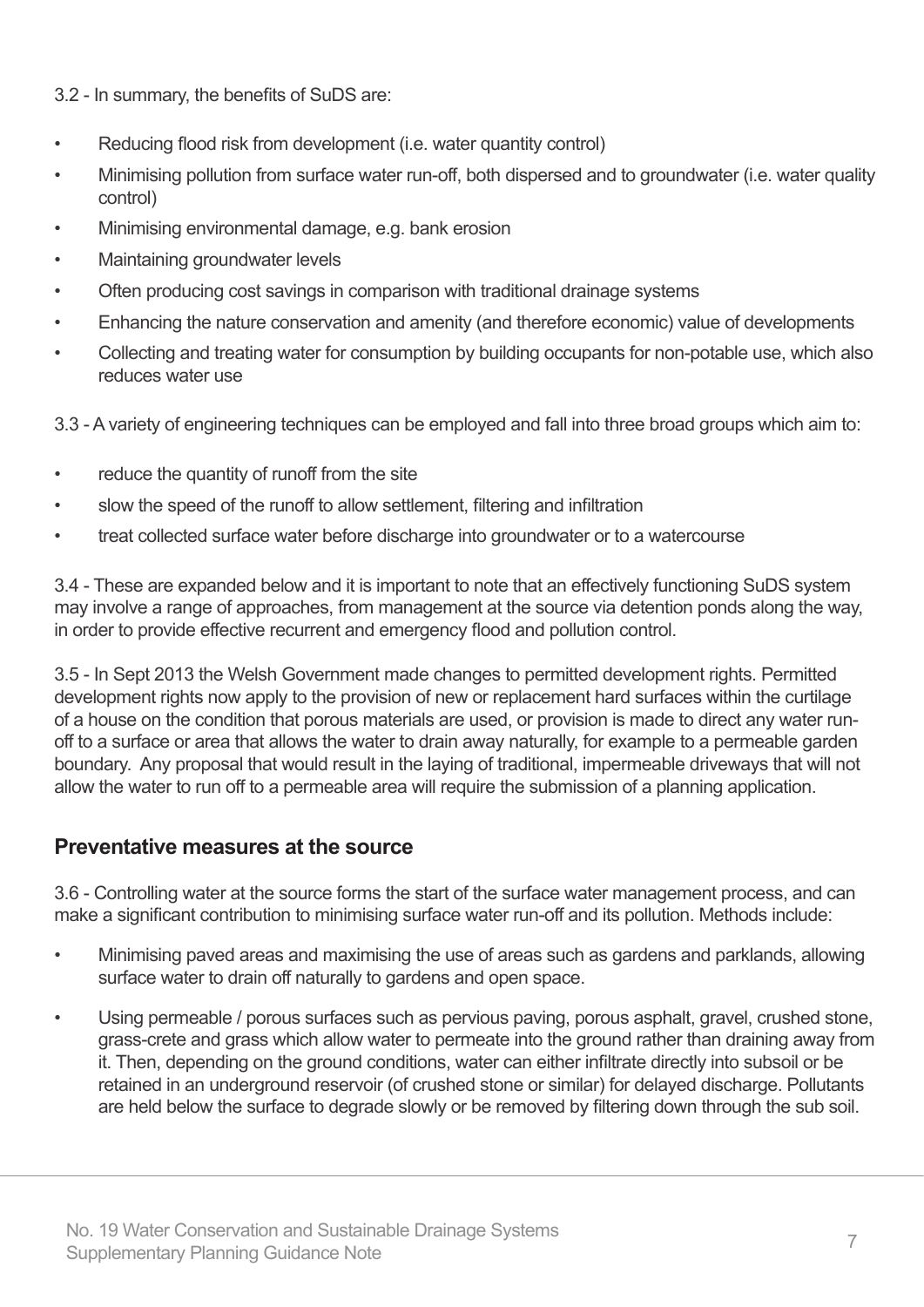

**SuDS permeable paving cross section**

Source: Sustainable Drainage Systems (SUDS) A guide for developers – Natural Resources Wales (NRW)

- Rainwater recycling and harvesting systems can range from the simplest device in the form of a water butt to much more expensive systems. By capturing rainwater from roofs and using it for flushing toilets, storing it in butts for car washing and garden watering, or if filtered and purified, for using within the main water system (known as "grey water"), water can be both re-used in times of shortage and prevented from adding to flooding problems in times of high rainfall.
- Using green roofs i.e. the use of plants on roofs to reduce the volume and rate of water runoff. They can retain up to 90% of rainfall which reduces the flow of rainwater. These are an important technique as they divert rainwater away from drainage systems. Green roofs can range from complete roof gardens to smaller areas of sedum roof e.g. on garages. They can also help to reduce urban heat and air pollution, provide thermal insulation and enhance biodiversity.
- Allowing flooding on part of a development site under some circumstances e.g. allowing the occasional shallow flooding of a car park for short periods to alleviate problems further downstream.
- Education is an important element in minimising pollution from surface water run-off. Simple measures such as keeping paved areas clean from litter and animal waste can help.
- Infiltration trenches and basins work by collecting rainwater and from these it gradually infiltrates into the ground. The trenches are generally shallow and backfilled with stone to create an underground reservoir, from where the water either infiltrates gradually into the subsoil or discharges to another structure at a controlled rate. The incorporation of a filter strip, gully or sump pit at the inflow will remove excessive solids, and enhance their longevity. An infiltration basin is normally free of water in dry weather conditions but available to store surface water run-off until it gradually infiltrates through the soil. Again, by slowing down the movement of the water, filtering and decomposition assist in the break down of pollutants. Generally these will be small scale systems, designed to fit into landscaped areas and mimicking natural drainage patterns.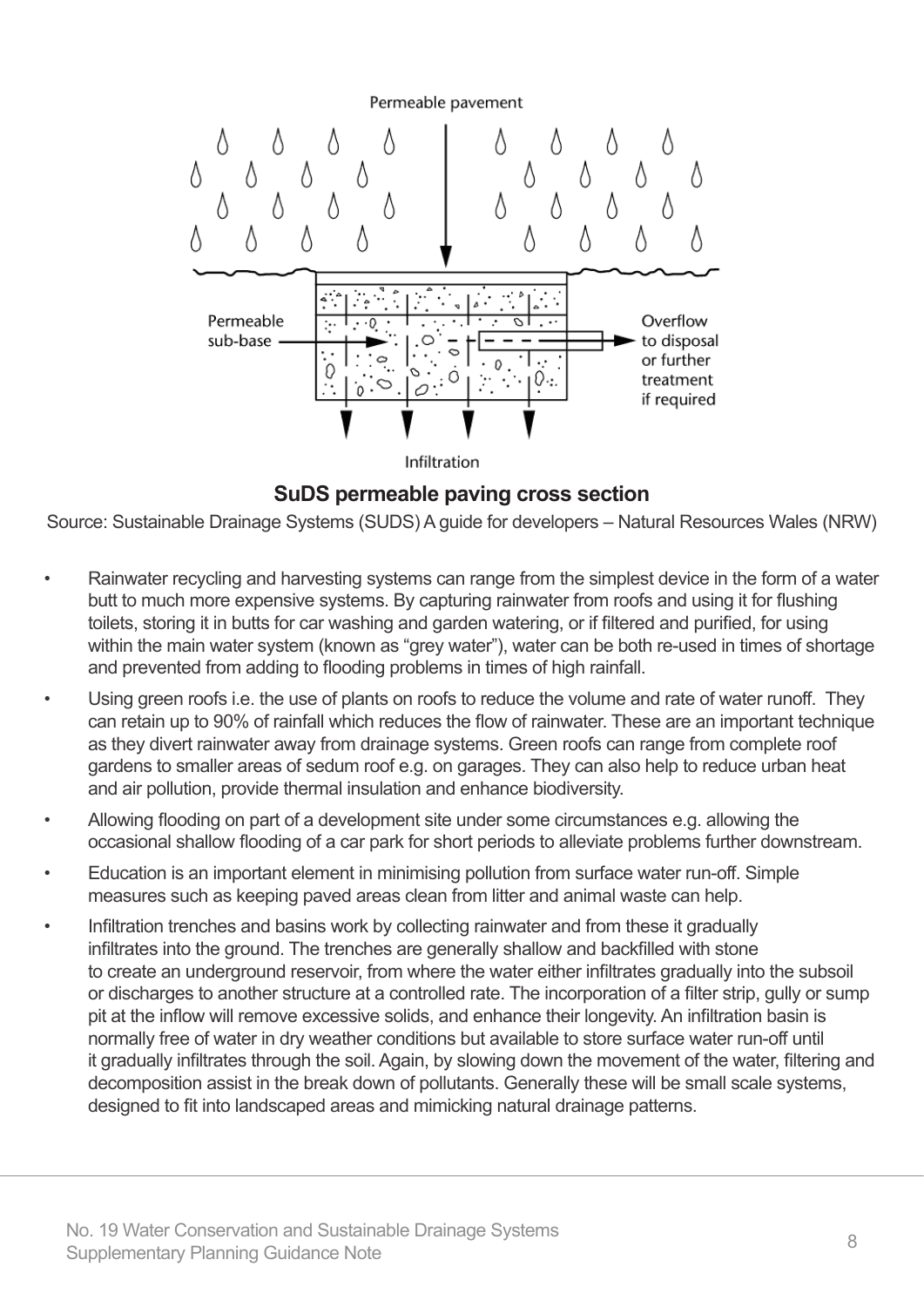

**SUDS infiltration trench cross section**

Source: Sustainable Drainage Systems (SUDS) A guide for developers – Natural Resources Wales (NRW)

#### **Conveyance systems**

3.7 - The techniques used should minimise the quantity of water discharged directly to a river and move runoff slowly, allowing storage, filtering and some loss of the runoff water.

- Filter drains (or French drains) are similar structures through which a perforated pipe runs, facilitating the storage, filtering and infiltration of water from the source to the discharge point.
- Swales are very shallow, wide linear, usually grassed depressions, often alongside roads, which are normally dry but take water during rainfall and allow it to infiltrate as it slowly travels to a pond or wetland prior to its discharge to a watercourse. The rate of discharge is slowed by providing a gentle gradient or a series of low dams or pounds on the channel bottom to hold back the water. Thus, pollutants are filtered naturally by filtering or microbial decomposition. Swales are often installed as part of a drainage network connected to a balance pond. On side roads swales can replace traditional kerbs, saving on construction and maintenance costs, and assisting the ecology by providing green corridors.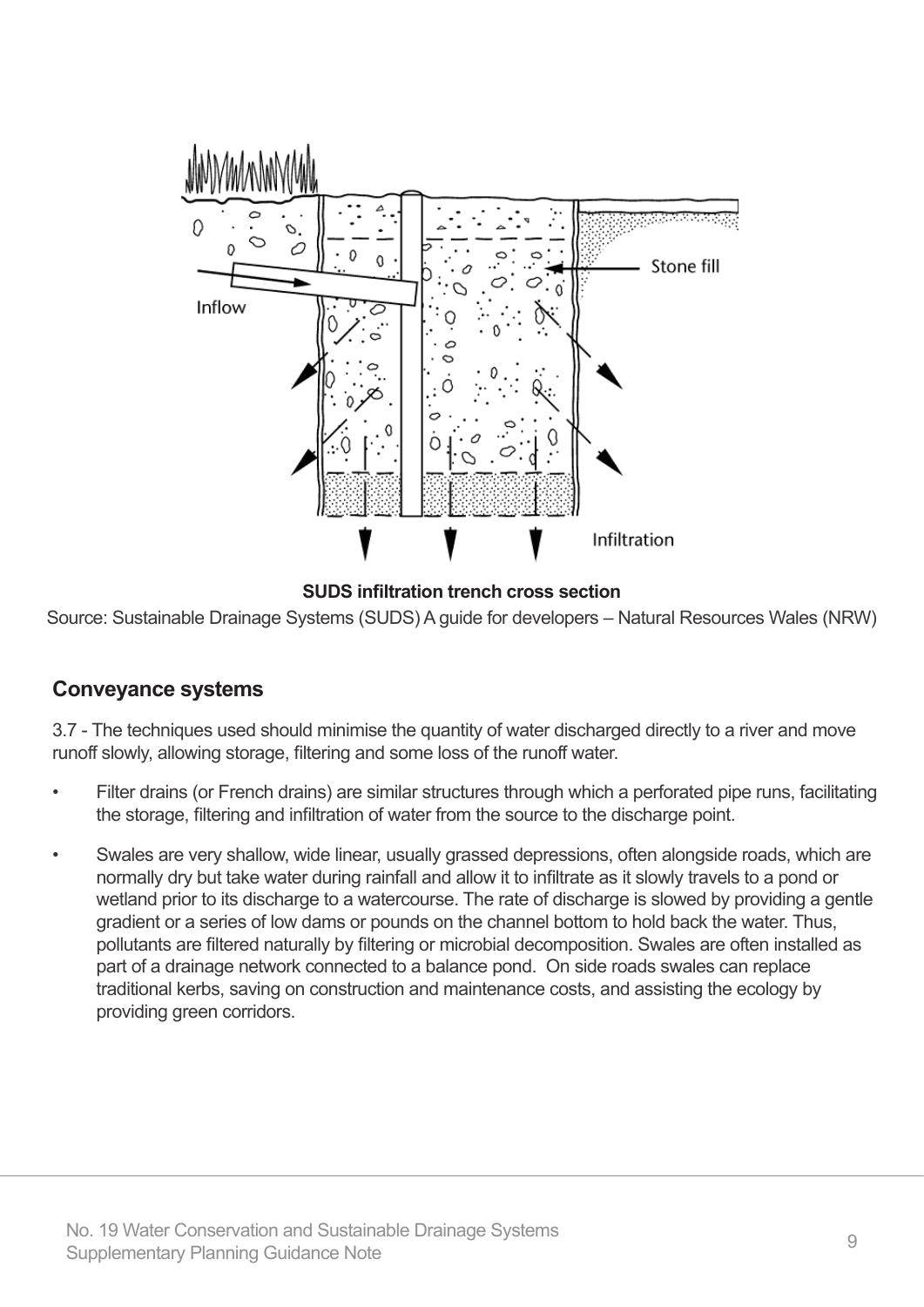

**SuDS swale diagram**

#### **Treatment systems**

- Treatment systems use natural processes to remove and break down pollutants from surface water runoff.
- Filter strips are vegetated sections of land designed to accept runoff as overland sheet flow. In order to be effective they should be 5-15 metres wide and may adopt any natural vegetated form, from grassy meadows to small woods. They are best used at the upstream end of a drainage system, accepting runoff from areas up to 2 ha and can be used to effectively remove excess solids and pollution before discharge to an infiltration system. They can prevent erosion along stream banks by reducing flow speed and spreading the flow across a wide area. They can also provide a wildlife habitat.
- Detention basins are used to hold back storm runoff for a few hours to allow solids to settle. They are dry the rest of the time and are designed to hold back flood waters, reduce peak flows and limit the risk of flooding.
- Ponds and wetlands are likely to be well down the system, and be fed by swales, filter drains or piped systems. They can be designed to be normally dry, and are known as detention basins, existing to accommodate temporary flooding for a few hours, and may be used for other purposes (e.g. open space) when not required for drainage. However, they will probably contribute more to amenity and biodiversity if established as a wet pond or wetland. They can be designed to accommodate considerable variations in water levels, and to have considerable spare capacity, thereby enhancing flood storage capacity during storms and reducing flood levels in streams. By allowing adequate detention time they can trap sediment and hold back pollution where it can be broken down or - after a flood or pollution event - removed later. The algae and plants of wetlands can provide a particularly good level of filtering and nutrient removal, and reeds at inlets and outlets will cleanse water on its way through the pond. Where ponds are located close to residential areas, for example, safety measures should be incorporated into the design, such as very gently sloping floors and avoiding sudden changes in depth, and perhaps fencing or barrier planting. Ponds and wetlands can provide valuable wildlife habitats, recreational opportunities and contribute to open space requirements.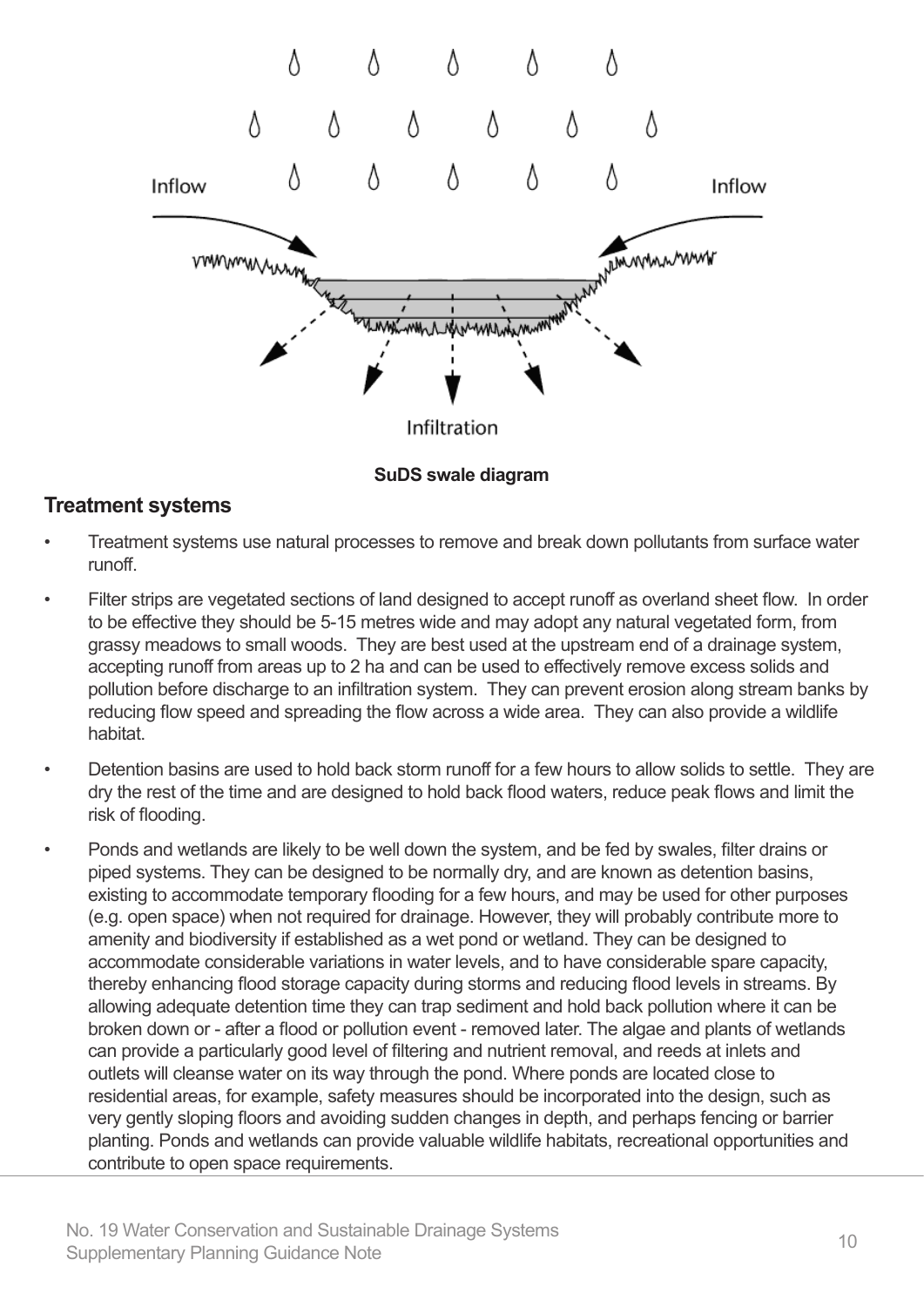

#### **SuDS pond diagram**

Source: Sustainable Drainage Systems (SUDS) A guide for developers – Environment Agency

#### **Site considerations**

3.8 - Not all SuDS techniques are suitable for every site, as their effectiveness is dependent on ground conditions and ground water levels in the area. Developers should establish and take into account the soil, geological and hydrological conditions in determining which type of SuDS is most appropriate. This includes looking at ground and groundwater conditions, consideration of a drainage impact assessment and the structure of foul water sewers.

3.9 - Where permeability is low, as on clays, swales and ponds are more likely to be effective than infiltration devices, but the solution will depend on the space available. Other subterranean solutions will always be possible. Infiltration rates can be measured and related to different types of technique. In the vicinity of old mine workings, which occur in parts of the county, SuDS must be designed to avoid feeding into such features.

3.10 - Similarly, assessments should consider the topography of the site, whether it has been previously developed or contaminated, its relationship to watercourses on or adjacent to the site (be they natural, culverted or channelled), existing marshy or wet areas on or near the site, ecology in the locality, and groundwater levels and protection zones. The choice of SuDS technique must also take account of pollutants present in the run-off.

3.11 - The Council and Natural Resources Wales will provide basic guidance on the appropriateness of SuDS techniques for development sites.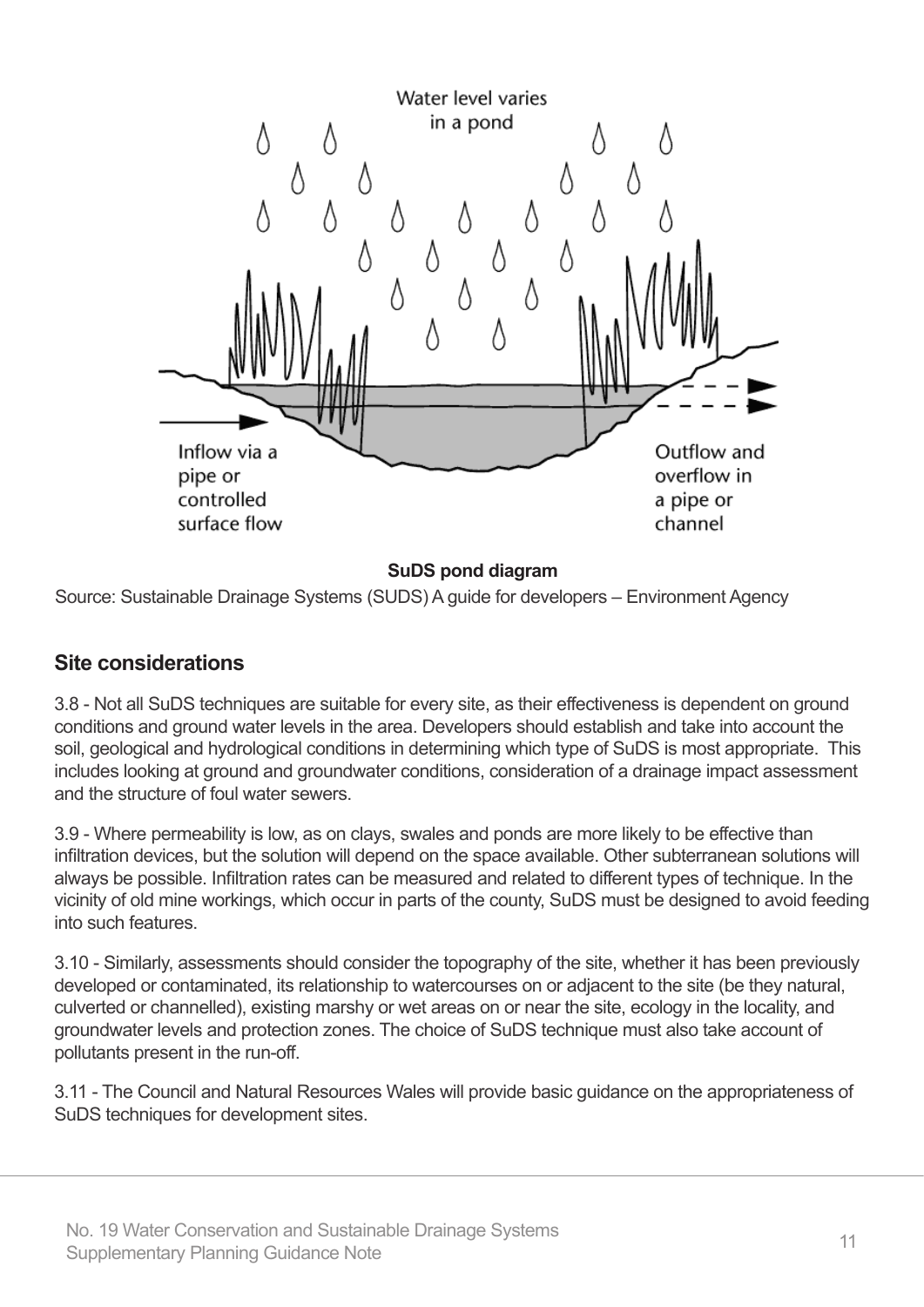#### **Water Conservation and Management**

3.12 - Developers should integrate measures to promote water efficiency and water conservation as this can both reduce water consumption and surface water run-off. This can include systems which 'harvest' rainwater and those which recycle water. There are many simple and inexpensive ways of doing this such as:

- installing appliances which are water efficient
- installing low / dual flush toilets
- installing spray taps
- installing water butts
- collection of rainwater for watering the garden and washing the car
- using grasses and plant types in the garden which require less water than standard varieties

Installing rainwater harvesting and grey water systems (water recycling) are more expensive but can reduce domestic water use by up to 30%. Rainwater harvesting should be the preferred option as the re-use of grey water requires treatment of water. The costs and benefits in terms of reducing water use and saving money will depend on the type of system installed, which can be as simple as a water butt on a rain water downpipe.



The measures outlined above should not be restricted to new build development, but should also retrofitted when on existing properties.

The sequence for investing in water conservation and recycling measures is shown below.

### 4 - Natural Resources Wales

4.1 - Natural Reesources Wales (NRW) has two roles in respect of development and flooding. Firstly, it has to consider how development would affect rivers, and existing and new flood defence operations, taking account of conservation interests. Secondly, NRW can advise on how proposed development would itself affect flood risk by providing a broad assessment of the potential flooding effects, and of the scope for engineering works to alleviate it. As part of pre-application discussions, NRW will provide information to assist developers in complying with TAN15. When consulted NRW will indicate what further information is needed to enable consideration of the application, provide detailed advice on the flood consequences assessment accompanying an application, suggest alleviation works and conditions, and object to the proposed development where the consequences of a flood event cannot be acceptably managed in terms of the risk to people and property, and natural heritage.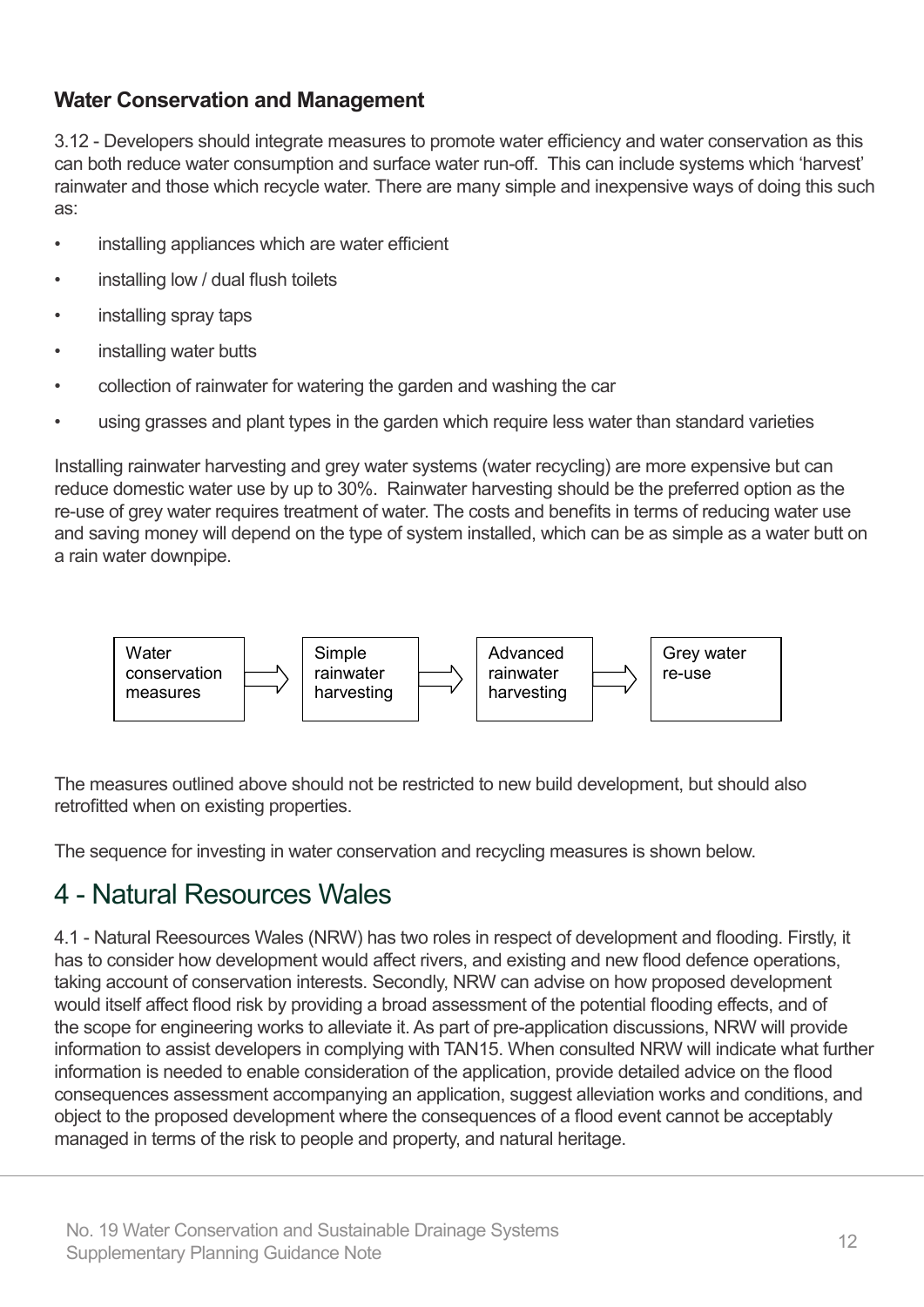# 5 - Planning Applications

5.1 - Surface water drainage is a material consideration when determining planning applications. The Council, as local planning authority, must have regard to the degree of flood risk in determining the planning application, and make clear that approval does not imply the absence of flood risk. The Council will seek to ensure applicants consider SuDS for all developments in line with UDP policy EWP17. It is essential to consider sustainable drainage early in the development process because there may be implications for land purchase or design and layout; furthermore, retro-fitting SuDS to a pre-existing design layout is generally more difficult, less effective and more costly.

#### **Pre-application discussions**

5.2 - Developers are advised to discuss drainage issues with the Council before submitting a planning application. It is advisable for developers to provide an initial assessment of drainage options at this time, having considered soils and geology, or having consulted those with experience in the field, to enable constructive discussions with the Council.

#### **Information to accompany planning applications**

5.3 - An Indicative Drainage Strategy should be submitted with outline planning applications. For larger developments a Drainage Impact Assessment will also be required at this stage. For full applications and reserved matters a Detailed Drainage Design will be necessary, and information relating to SuDS may form part of the design and access statement.

#### **Planning obligations and conditions, adoption and maintenance**

5.4 - In Flintshire, according to the UDP '**Within problem areas or areas likely to pose a flooding risk to existing built up areas, all developments which involve the installation of impermeable surfaces should be required to incorporate appropriate sustainable designs'**.

5.5 - At present the adoption of SuDS is an issue at the national level, which the NRW and others are seeking to resolve in the form of an agreed code of practice providing a clear and consistent responsibility procedure. (Thus far, there is an Interim Code of Practice, produced by the National SuDS Working Group in July 2004.) There are currently no legally binding obligations relating to the provision and maintenance of SuDS as opposed to conventional foul and surface water drainage systems. Until these matters are resolved nationally, arrangements for sites will be made on a site by site basis. It has to be pointed out that highway authorities generally are reluctant to accept off-highway works. An alternative might be for the Council in its land drainage capacity to have a policy for the adoption of SuDS measures.

5.6 - The most appropriate method of achieving implementation and long-term maintenance of SuDS is under Section 106 of the Town and Country Planning Act. SPG 22 Planning Obligations explains the process in greater detail.

5.7 - The Construction Industry Research and Information Association (CIRIA) have produced three Model Agreements which (1) provide a tool for planning authorities to encourage the use of SuDS and ensure effective management, (2) should be useful to developers and householders who wish to ensure effective management of their drainage systems, and (3) help to promote increased take up of SuDS. They are designed to be flexible and are available from CIRIA. They do not stipulate which organisations should maintain particular drainage elements as this will vary according to the type of SuDS, the maintenance required, and the experience of the organisation involved.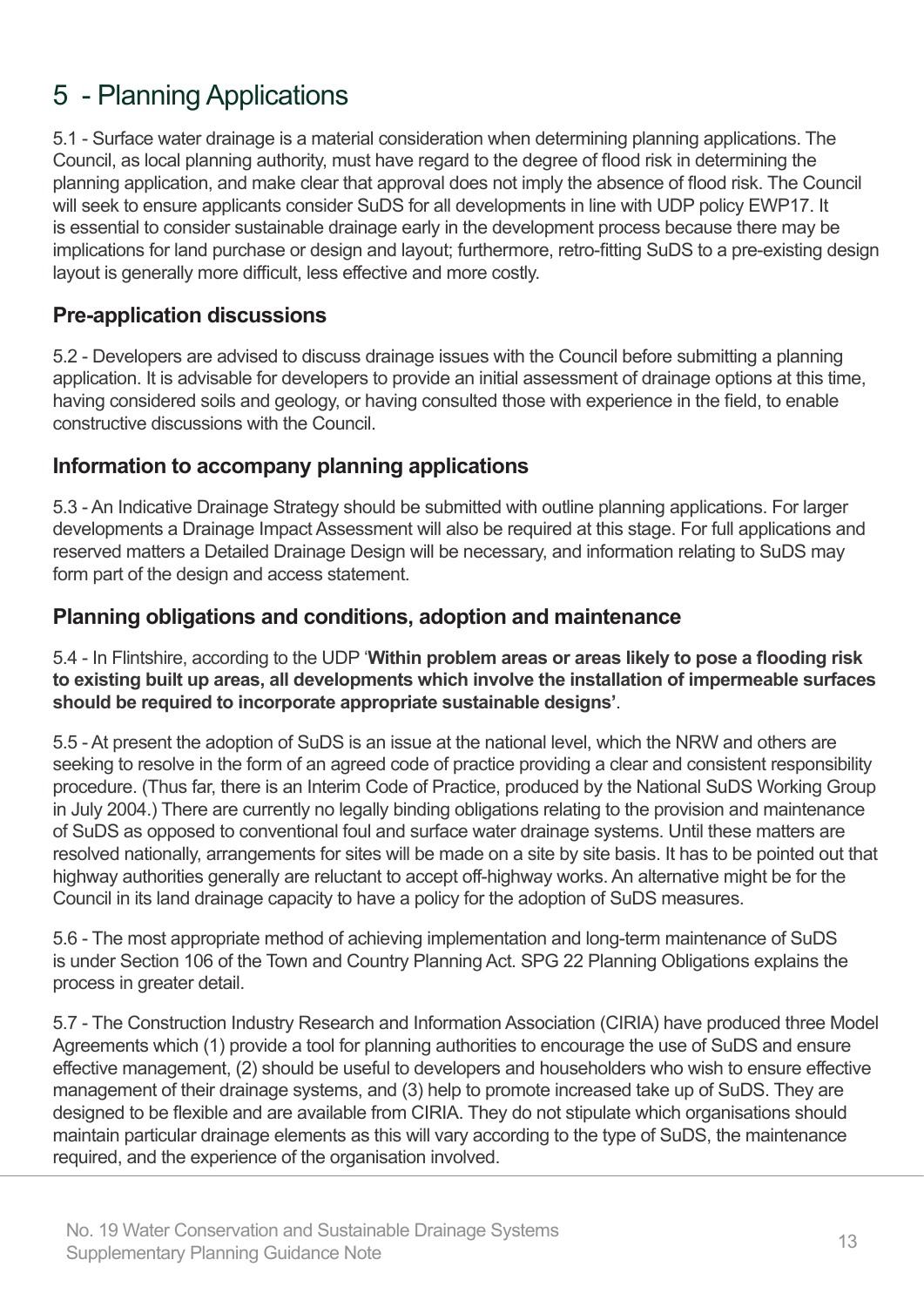5.8 - The Council, before granting planning permission, may require that a Section 106 planning obligation be entered into to ensure that any SuDS schemes can be properly implemented and thereafter maintained for the lifetime of the development. An example of such an agreement can be found on CIRIA's SuDS website. This allows the Council to ensure that:

- The SuDS is properly designed and the maintenance issues have been considered.
- • Long term maintenance is planned for.
- Revenue can be raised to support the long term maintenance.

5.9 - Within the Section 106 Agreement, the options for SuDS maintenance are:

- SuDS maintained in the local authority
- SuDS vested in the local authority
- SuDS maintained by a third party
- SuDS maintained by a management trust

5.10 - In connection with the above list, it is important to emphasise that a properly-functioning SuDS system should be low-tech and involve minimum maintenance.

5.11 - CIRIA have also prepared a Maintenance Framework Agreement. It allows the local authority or a sewerage undertaker to undertake ownership of the system, and allows maintenance to be carried out by a private contractor.

5.12 - CIRIA's model Private SuDS Agreement allows any property owner or facilities manager to contract out the maintenance of SuDS, independently of the planning process.

5.13 - In relatively simple and straightforward cases the Council may instead choose to impose planning conditions to ensure that the work is carried out properly. A maintenance strategy will be required as a condition. Commuted sums for maintenance will usually be sought where drainage schemes incorporate open space or amenity space and/or the physical maintenance of drains, filters and other similar works. Permanent utility vehicle and maintenance access must be incorporated into the landscaping or works.

5.14 - All proposals for SuDS should respect amenity and ecology, particularly where a watercourse is affected. Full details of any alterations to watercourses must be submitted to the drainage authority for approval, before any works commence on site.

5.15 - It is important that the SuDS network, and its interface with drainage networks, may be effectively maintained in perpetuity. Therefore a developer will be expected to liaise with the water/drainage authorities in order to provide appropriate solutions and conform with national guidance.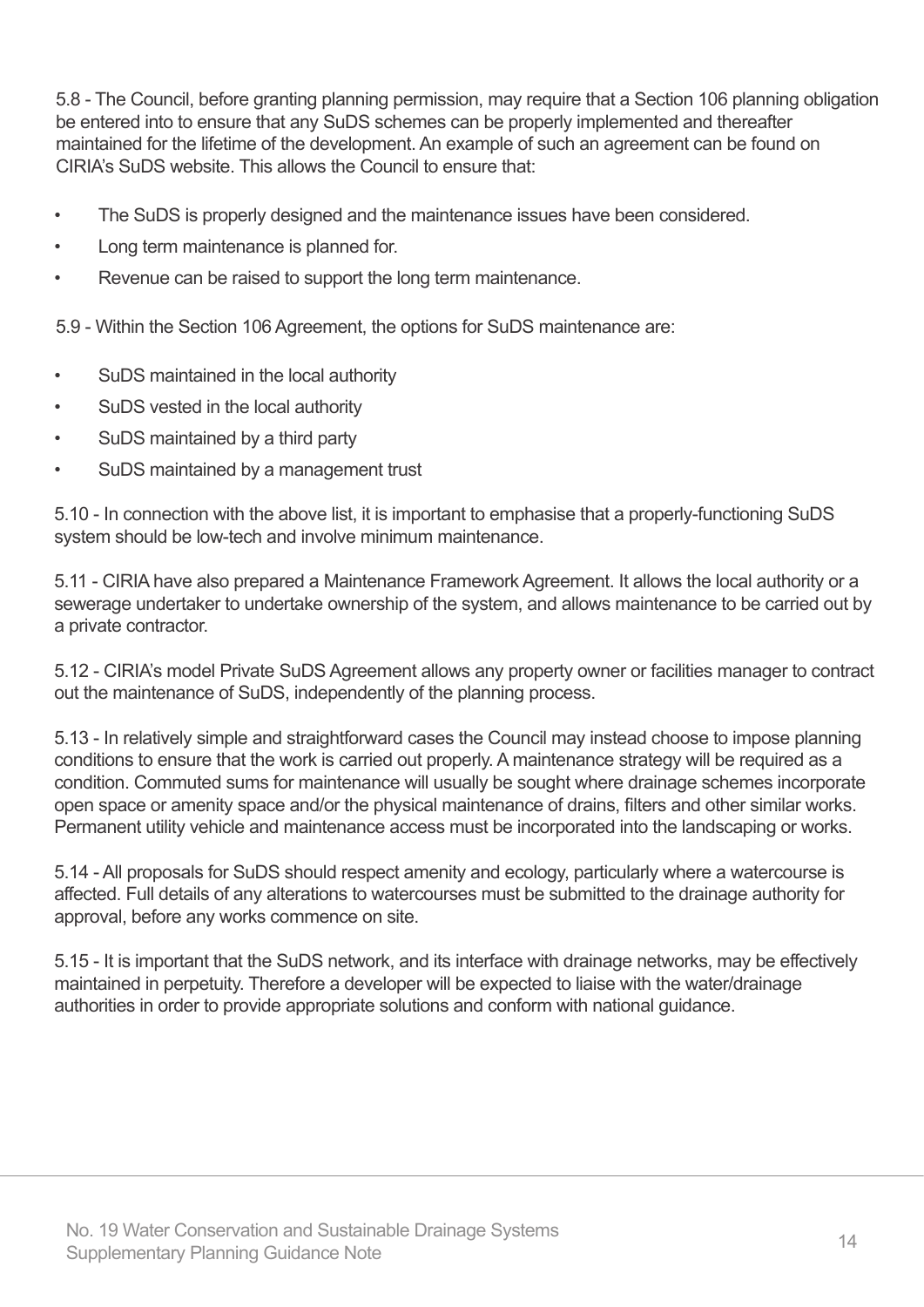### 6 - Summary

6.1 - SuDS are a cost effective way of overcoming flooding issues and are an essential part of adapting to the predicted change in climate. They are suitable for a wide range of developments, from small domestic extensions through to major industrial developments. The incorporation of SuDS into a scheme needs to be undertaken at an early stage to ensure the appropriate technique/s are used for the site. SuDS can also be retro-fitted to existing developments and can also help reduce water use.

6.2 - The Council will require SuDS as set out above and it is also recommended that developers follow the good practice guidelines set out below.

#### **Good Practice:**

- New development should provide appropriate SuDS for the disposal of surface water.
- SuDS should be incorporated within the development site. Where this is not possible, developers should contribute towards the cost of SuDS off-site.
- SuDS can be used to provide benefits in terms of public amenity space and wildlife and habitat improvements.
- Where possible, rainwater should be stored so it can be re-used for irrigation or within a 'grey water' system.

NB: This SPG deals only with surface water drainage, not foul drainage as such, although it should be noted that small scale natural systems can assist with the latter e.g. reed bed filtration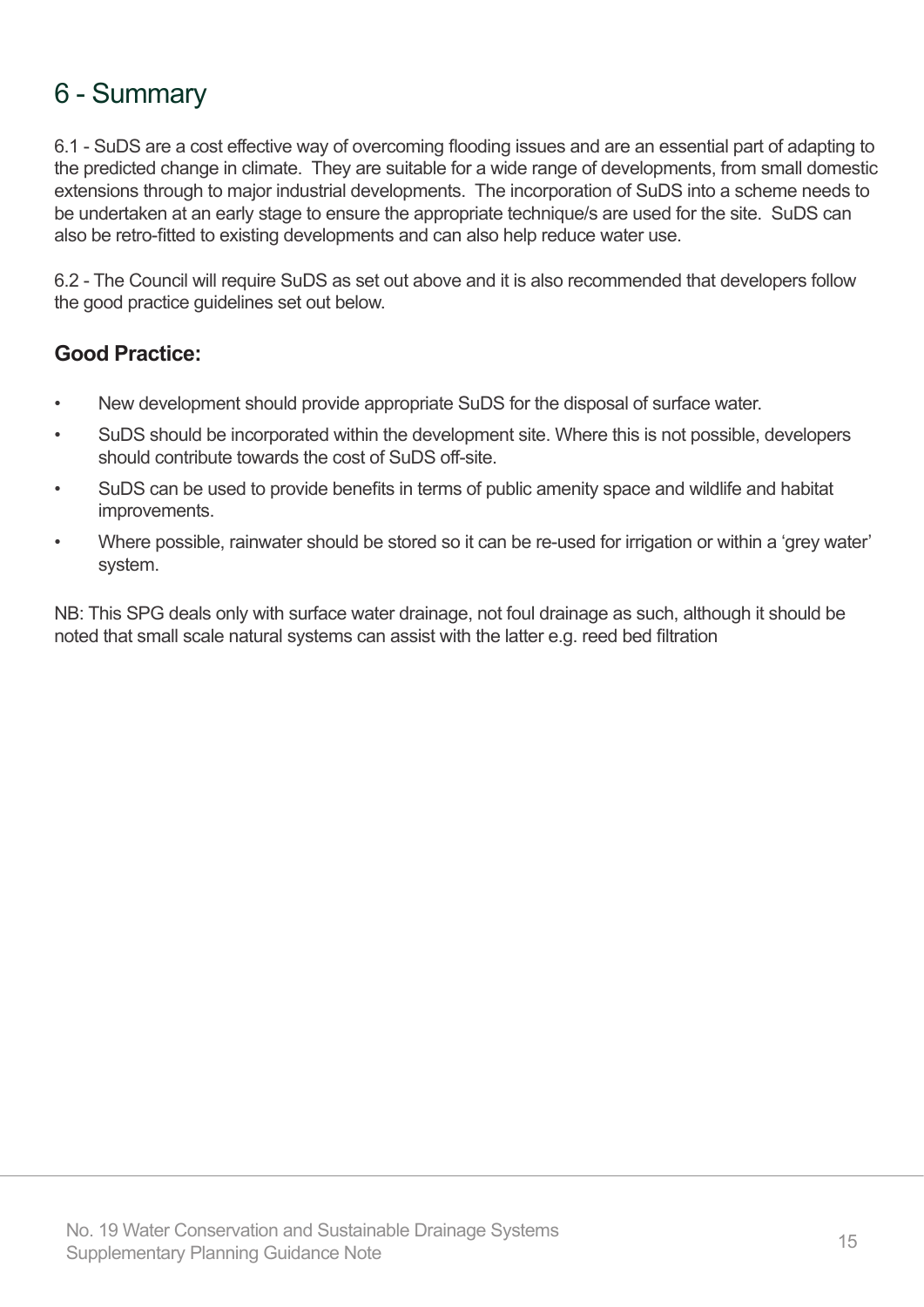# Appendix 1: Main Relevant National Policies and Guidance

Planning Policy Wales 2011 Technical Advice Note 5 Nature Conservation and Planning 2009 Technical Advice Note 12 Design 2009 Technical Advice Note 15 Development and Flood Risk Environment Strategy for Wales 2006 One Wales: One Planet, a New Sustainable Development Scheme for Wales 2009 Strategic Policy Statement on Water 2011, Welsh Assembly Government Flood and Water Management Act 2010

### Appendix 2: Main Relevant UDP Policies

| <b>Topic</b>           | <b>UDP Policy</b>                                                          | Paragraph      |
|------------------------|----------------------------------------------------------------------------|----------------|
| <b>New Development</b> | <b>STR1 New Development</b><br>$\rangle$                                   |                |
|                        | <b>GEN1 General Requirements</b><br>$\gg$<br>for Development               |                |
| <b>Water Resources</b> | <b>EWP16 Water Resources</b><br>$\mathcal{P}$                              |                |
| <b>Flood Risk</b>      | <b>EWP17 Flood Risk</b><br>$\gg$                                           |                |
| <b>SuDS</b>            | <b>EWP17 Flood Risk</b><br>$\mathcal{P}$                                   | 19.80<br>19.81 |
| Nature Conservation /  | <b>STR7 Natural Environment</b><br>$\mathcal{Y}$                           |                |
| <b>Biodiversity</b>    | <b>WB6</b> Enhancement of Nature<br>$\gg$<br><b>Conservation Interests</b> |                |
| Design                 | D1 Design Quality, Location<br>$\rangle\!\rangle$<br>and Layout            |                |

### Appendix 3: Glossary

- Amenity the perceived quality of life in terms of the value attached to a place or space
- Biodiversity the variety of all living things (plants, animals, fish, insects etc) which exist in a particular area and the habitats which support them.
- Development s55 of the Town & Country Planning Act 1990 defines development as 'The carrying out of building, engineering, mining or other operations in, on, over or under land, or the making of any material change in the use of any buildings or other land'.
- Ecology the study of living things in relation to their environment or surroundings.
- Natural Resources Wales (NRW) is the body appointed by the National Assembly for Wales responsible for environmental regulation to ensure air, water and soil quality
- Fauna  $-$  the animals of an area or region
- Flood risk the likelihood of an existing or proposed development being flooded is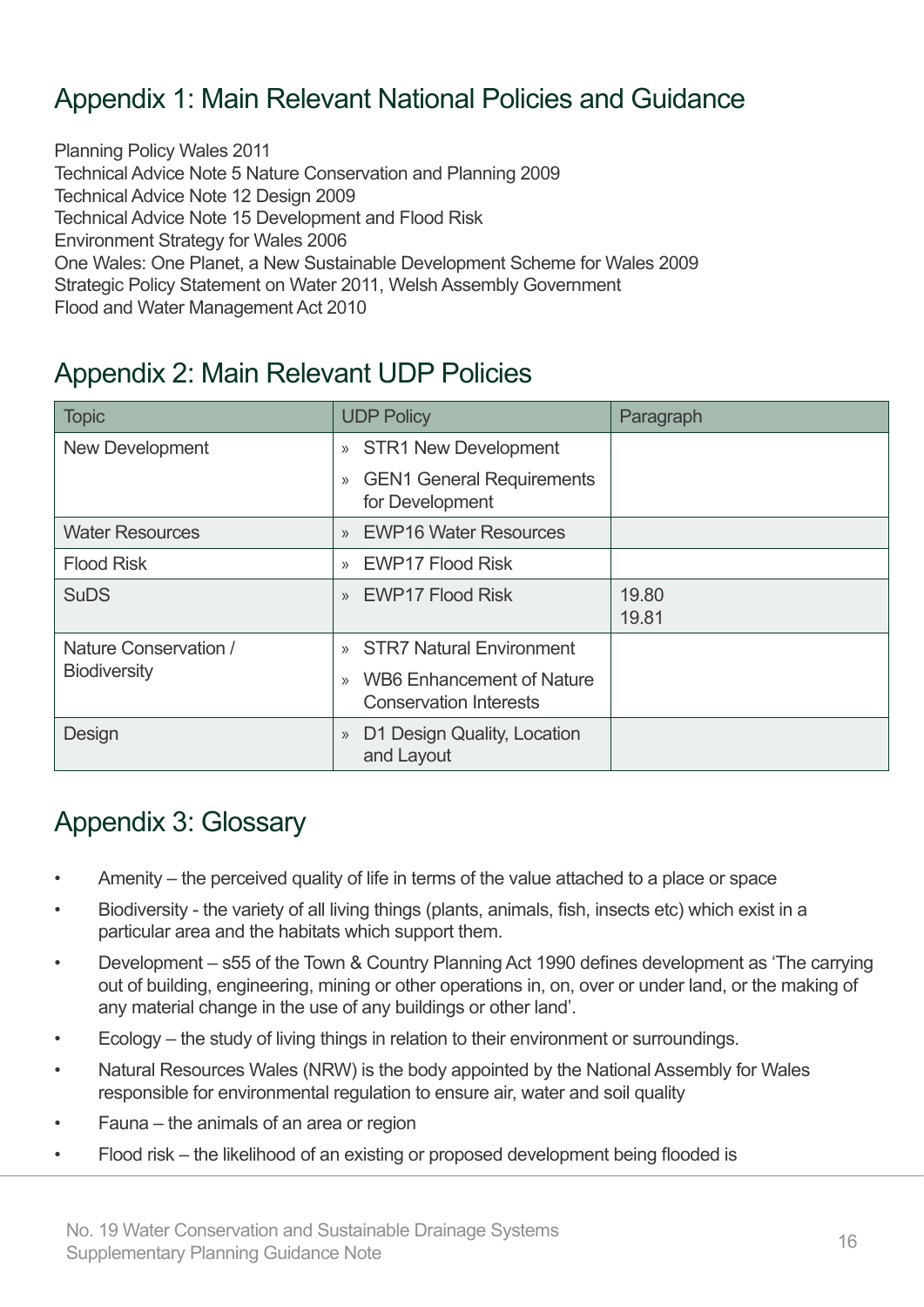- usually based on assessment carried out by the Environment Agency
- $Flora the plants of an area or region$
- Foul water water containing waste which is produced by a development and which requires treatment, in contrast to water which runs off the surface of development e.g. hardstandings and roofs, which should generally not require treatment
- Full / detailed application a planning application whereby no matters are reserved for subsequent approval
- Ground water water held in aquifers which is used for drinking water, the quality of which should be protected
- Habitat  $-$  a site or area inhabited by and supporting a particular plant or animal (often referred to in the context of protected species)
- Nature Conservation a general term applied to the protection and enhancement of the natural environment (both flora and fauna)
- Non-potable water not of drinking water quality but may be used for other purposes depending on its quality
- Planning application an application submitted to the local planning authority for permission to carry out development accompanied by a fee (where necessary)
- Planning permission where the local planning authority approves a development as set out in a decision notice which may or may not set out planning conditions which the development will need to satisfy
- Reserved matters those matters which were not considered as part of an outline application must be considered as part of a subsequent reserved matters application and may include siting, design, external appearance, access and landscaping
- Section 106 agreement a legal agreement between a Council, and applicant (and sometimes third parties) to ensure that certain actions, relevant to the development, are carried out satisfactorily, where these are not capable of being enforced through a planning condition
- Surface water runoff water which runs off a development e.g. from hardstandings or roofs

# Appendix 4: Further Reading

- • Guidance on the permeable surfacing of front gardens Department of Communities and Local Government / Environment Agency 2008
- Interim Code of Practice for Sustainable Drainage Systems National SuDS Working Group 2004
- Model agreements for sustainable water management systems. Model agreements for Sustainable Drainage Systems – CIRIA
- Planning for SuDS making it happen CIRIA 2010
- Site Handbook for the Construction of  $SUDS CIRIA 2007$
- SuDS An Introduction Environment Agency
- Building a Better Environment A Guide for Developers Environment Agency 2006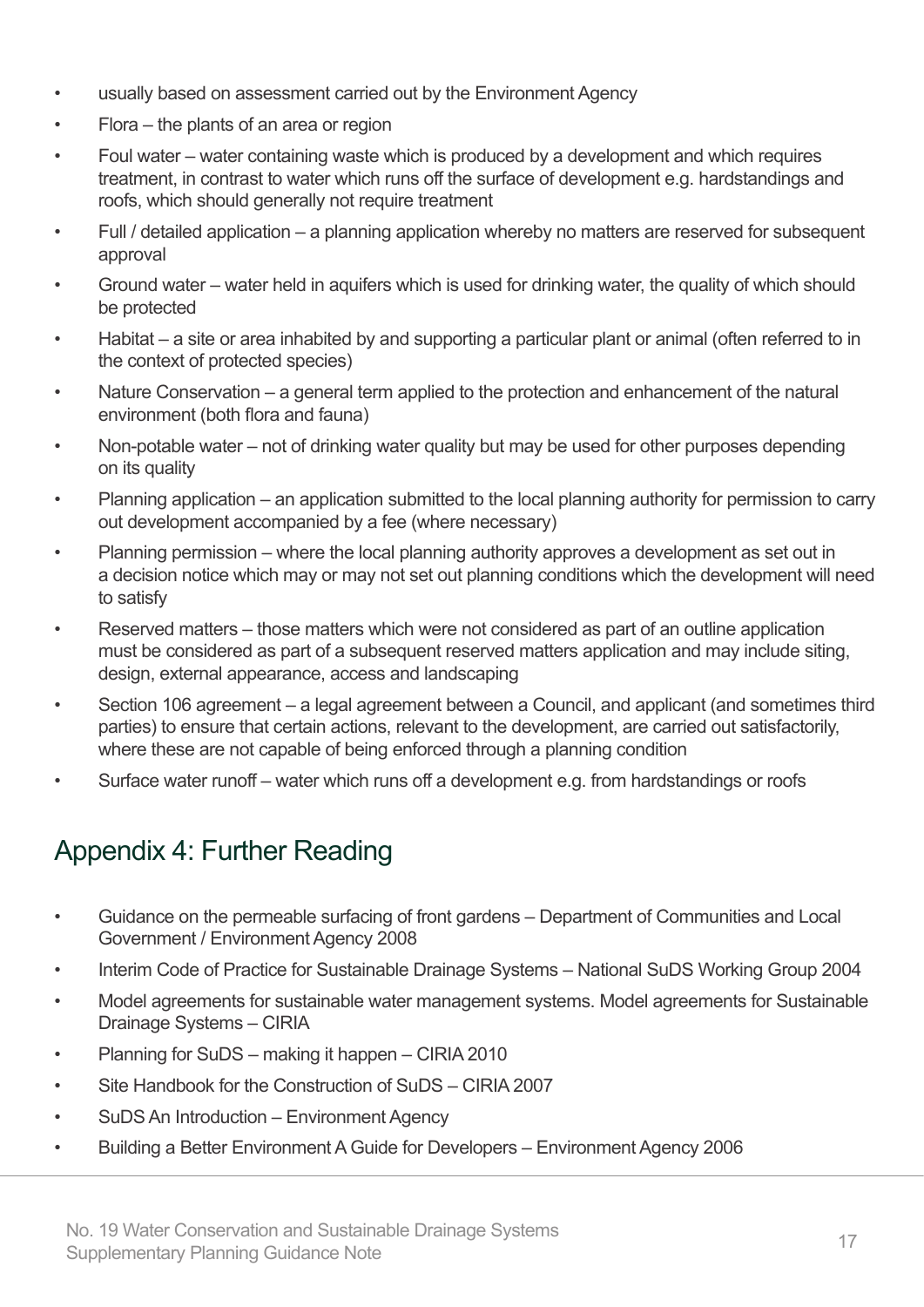- • Sustainable Urban Drainage Systems Best Practice Manual for England, Scotland, Wales and Northern Ireland – CIRIA
- Sustainable Urban Drainage Systems Design Manual for England and Wales CIRIA
- The SuDS Manual CIRIA 2007

### Appendix 5: Contacts

Further advice and information can be found on the following websites:

Construction Industry Research and Information Association (CIRIA) – Classic House 174 - 180 Old Street London EC1V 9BP, UK 020 7549 3300 www.ciria.org www.ciria.com/suds

Natural Resources Wales (NRW) Ty Cambria 29 Newport Road **Cardiff** CF 24 OTP 0300 065 3000 enquiries@naturalresourceswales.gov.uk

Department of Communities and Local Government - Eland House Bressenden Place London SW1E 5DU 0303 444 0000 www.communities.gov.uk

Welsh Assembly Government - Cathays Park **Cardiff** CF10 3NQ 0300 0603300 www.wales.gov.uk

SuDs Wales www.sudswales.com